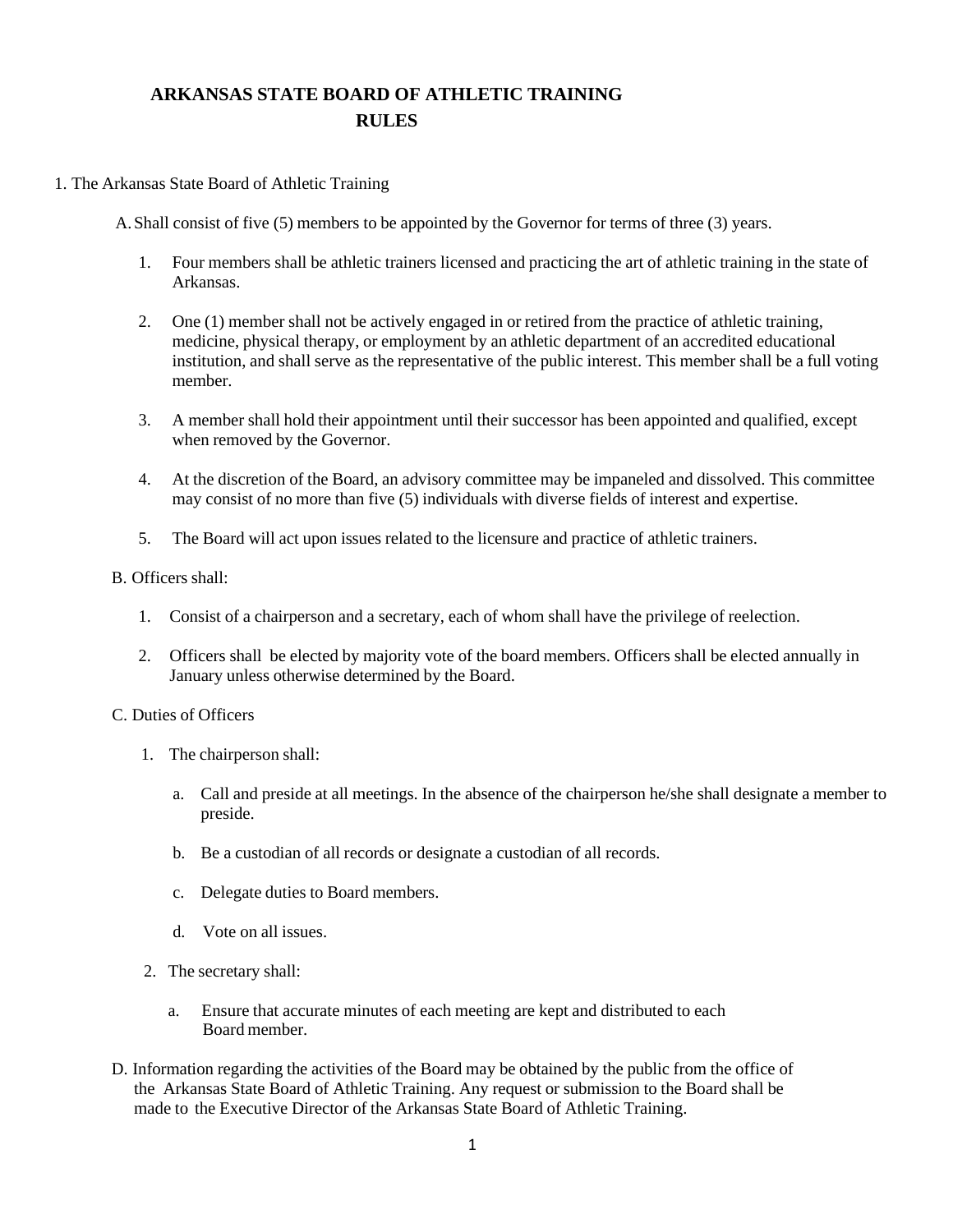- E. Meetings:
	- 1. At least two (2) regular meetings shall be held annually. The meetings will be conducted in accordance with Robert's Rules of Order, Revised.
	- 2. Special meetings may be called at the discretion of the chairperson, or by three (3) members of the Board, provided that all members are adequately notified.
	- 3. All meetings shall be conducted pursuant to the Arkansas Freedom of Information Act and disciplinary proceedings shall be conducted in accordance with the Arkansas Administrative Procedures Act.
	- 4. Three (3) members of the Board shall constitute a quorum.
	- 5. In the case of a tie vote on any issue brought before the Board, the tie vote issue will be re-voted once and unresolved issues will be tabled until the next Board meeting.
	- 6. Members shall receive travel expenses and a stipend for official business of the Board at the rate established by the State of Arkansas.

# II. Methods of Licensure

# A. Examination/Certification

- 1. Applicants who comply with qualifications in accordance with the Arkansas Athletic Trainers Act shall be permitted to sit for an examination approved by the Board. Applicants must meet either of the following requirements to sit for the examination:
	- a. The applicant must possess a baccalaureate degree from an accredited institution and meet other curriculum and internship requirements as required by the certifying testing agency as approved by the Board or
	- b. The applicant must be certified, and certified through the grandfathering process by the National Athletic Trainers Association on December 31, 1969.
- 2. The examination for athletic trainers will be a reliable, valid, and legally defensible examination approved by the Board.
- 3. The applicant must complete the application process required by the Board.

# B. Reciprocity

- 1. A licensed athletic trainer who has been issued a license to practice as an athletic trainer in another state may be registered and issued a license in this state by the Board provided that the state or territory in which currently licensed/registered must be at least equal to Arkansas' requirements.
- 2. The applicant may be required to be interviewed by the Board if his/her credentials, requirements on licensure in the other state of current professional capabilities are in question.
- 3. An applicant to whom the Board refused reciprocity may request a hearing before the Board.
- 4. The applicant must complete the application process required by the Board.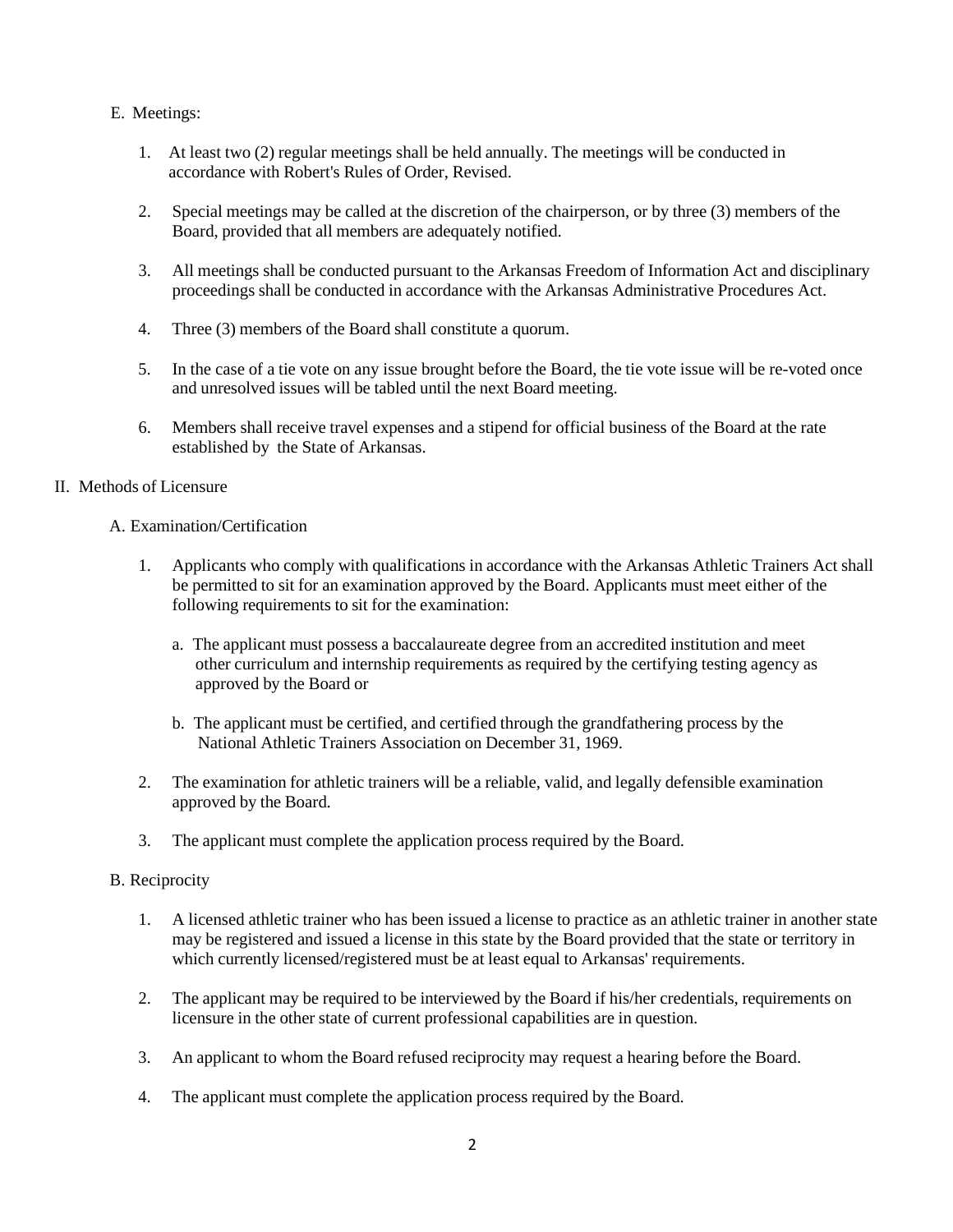- 5. Licensure by reciprocity may only be granted if the state in which the applicant is currently licensed allows athletic trainers licensed in this state to be eligible for reciprocity.
- C. Licensure for Uniformed Service Members, Veterans, and Spouses
	- 1. As used in this subsection,
		- a. "automatic licensure" means the granting of occupational licensure without an individual's having met occupational licensure requirements provided under Title 17 of the Arkansas Code or by these Rules.
		- b. "uniformed service veteran" means a former member of the United States Uniformed Services discharged under circumstances other than dishonorable.
	- 2. The Board shall grant automatic licensure to an individual who is the holder in good standing of a license with a similar scope of practice issued by another state, territory, or district of the U.S. and is:
		- a. A uniformed service member stationed in the State of Arkansas;
		- b. A uniformed service veteran who resides in or establishes residency in the State of Arkansas; or
		- c. The spouse of:
			- i. A person under Rule II.C.2.a. or b.
			- ii. A uniformed service member who is assigned a tour of duty that excludes the uniformed service member's spouse from accompanying the uniformed service member and the spouse relocates to this state; or
			- iii. A uniformed service member who is killed or succumbs to his or her injuries or illness in the line of duty if the spouse establishes residency in the state.
	- 3. The Board shall grant such automatic licensure upon receipt of all of the below:
		- a. Payment of the initial licensure fee;
		- b. Evidence that the individual holds a license with a similar scope of practice in another state; and
		- c. Evidence that the applicant is a qualified applicant under Rule II.C.2.a., b., or c.
	- 4. The expiration date of a license for a deployed uniform service member or spouse will be extended for one hundred and eighty (180) days following the date of the uniformed service member's return from deployment.
	- 5. A full exemption from continuing education requirements will be allowed for a deployed uniform service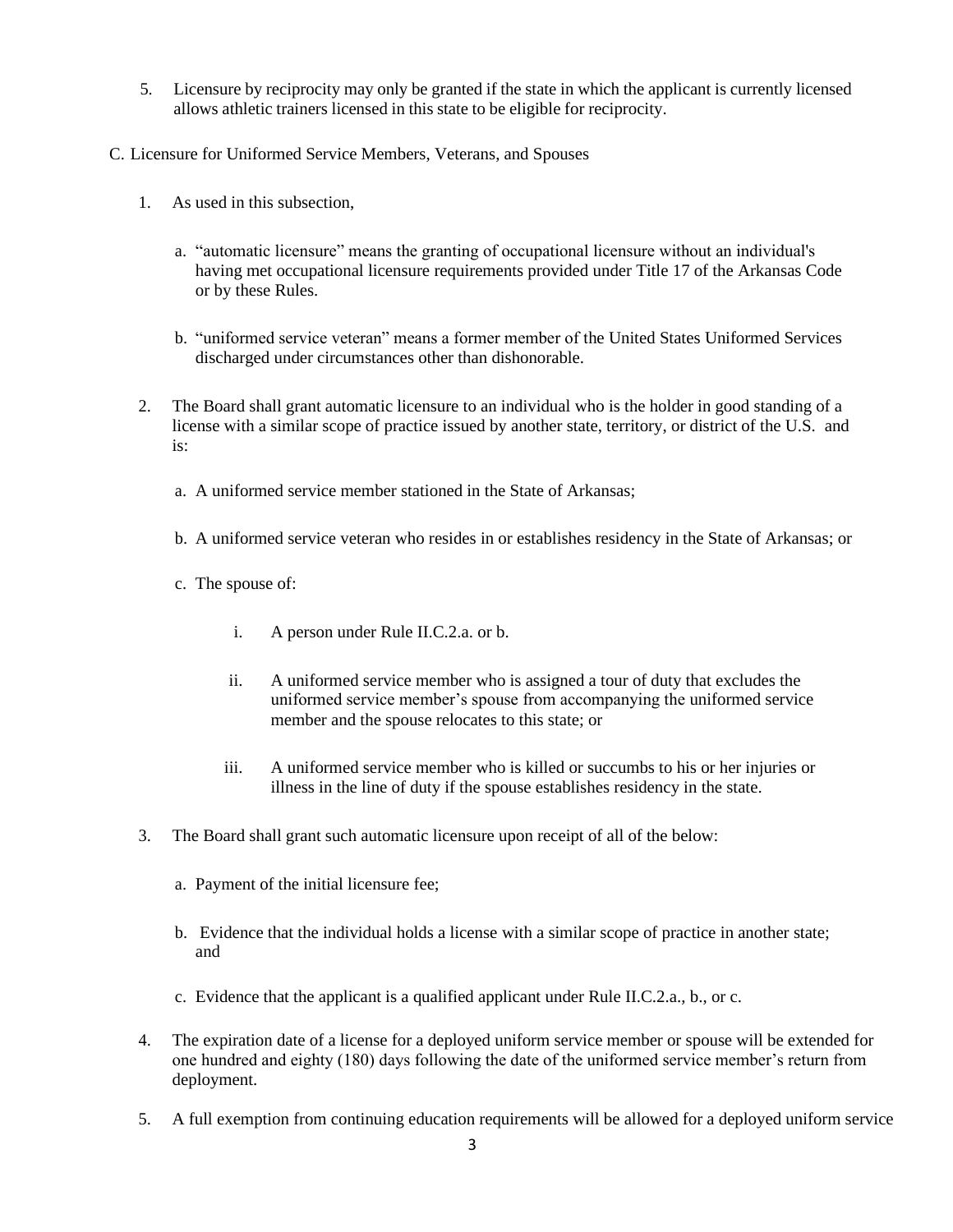member or spouse until one hundred and eighty (180) days following the date of the uniformed service member's return from deployment.

D. The Board shall grant a license to an applicant who fulfills the Arkansas requirements for licensure and is a person who holds a Federal Form I-766 United States Citizenship and Immigration Services-issued Employment Authorization Document, known popularly as a "work permit."

## III. Application for Licensure

- A. An individual who plans to practice as an athletic trainer must secure a license prior to practicing in the state. Athletic trainers who accompany his or her team, athlete, or representative to the State of Arkansas beyond limited competition must submit an application for licensure in the state of Arkansas.
- B.Credentials required for application for licensure are to be submitted to the Board and will include the following:
	- 1. Official application from the Arkansas State Board of Athletic Training filled out by the applicant and notarized.
	- 2. Current athletic training certification status and proof of fulfillment of continuing education requirements from a designated body approved by the Board. These will be verified by the Board.
	- 3. Any athletic trainer partially or completely practicing in a non-clinical setting shall submit a Physician Direction Form.
	- 4. Applicants seeking initial licensure in the state of Arkansas may submit an application prior to sitting for the Board approved qualifying exam.
- C.Applicants who are currently licensed / registered in another state or territory and are requesting the same in Arkansas by reciprocity shall submit:
	- 1. Official application from the Arkansas State Board of Athletic Training filled out by the applicant and notarized.
	- 2. Proof of current athletic training certification from a designated body approved by the Board. This will be verified by the Board.
	- 3. Verification of licensure/registration from agencies where currently licensed or registered, if requested by the Board.
	- 4. Any athletic trainer partially or completely practicing in a non-clinical setting shall submit a Physician Direction Form.
	- D. All applicants shall pay the required fees.

#### IV. Temporary Permit

- A. A temporary nonrenewable permit for one year may be sought by a candidate who has met all of the requirements to sit for a certification examination by the certifying agency approved by the Board or
- B. A temporary nonrenewable permit for one year may be sought by a candidate who has met all of the requirements to sit for a licensure examination by the certifying agency approved by the Board. The only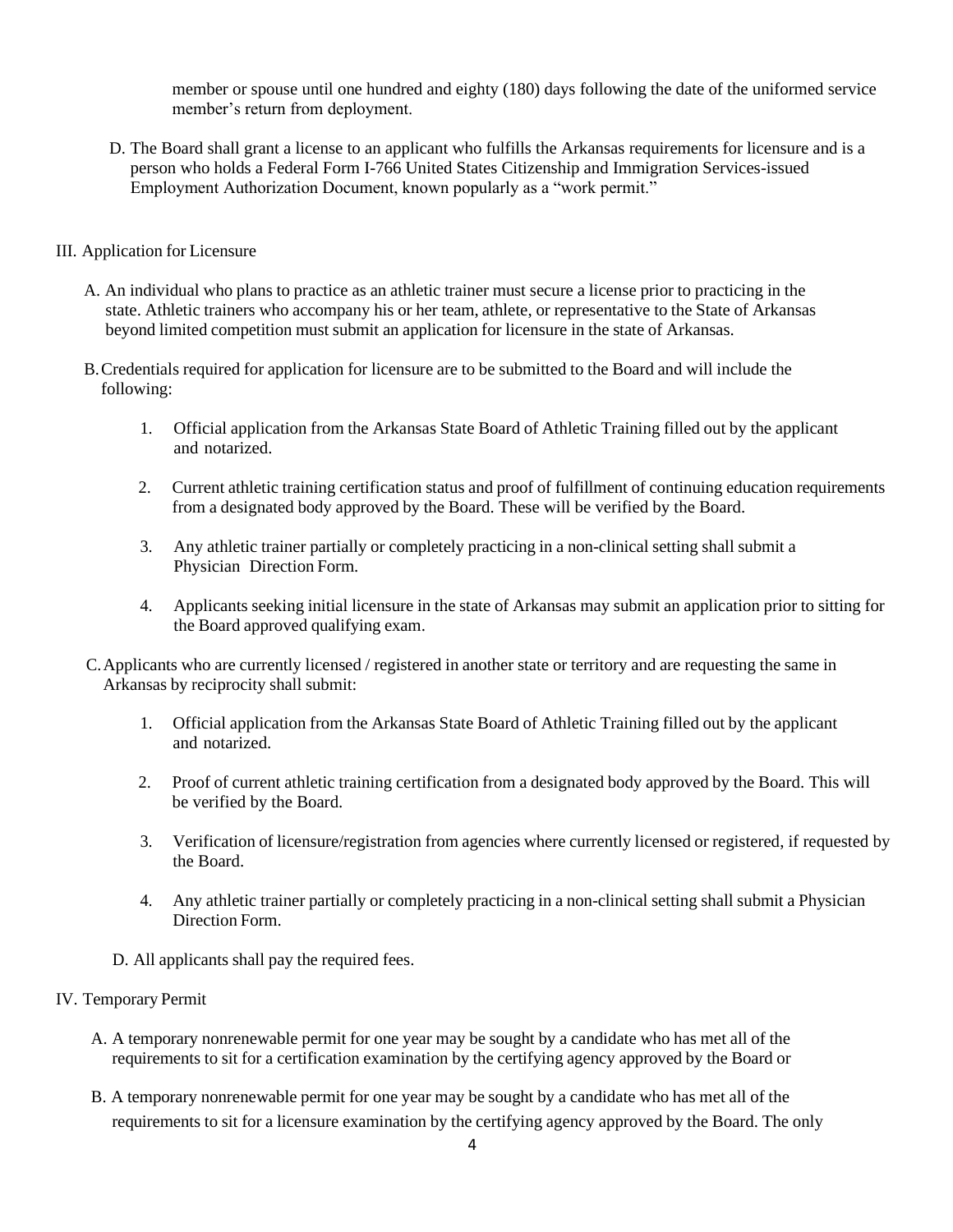candidates eligible to take the licensure exam are those that are certified, and certified through the grandfathering process by the National Athletic Trainers association on December 31, 1969.

- C. An application for a temporary permit can be obtained from the Board and should be submitted to the Board. The application should include:
	- 1. Official application from the Arkansas State Board of Athletic Training for a temporary permit filled out by the applicant and notarized.
	- 2. Proof of eligibility to sit for the certification or licensure exam from the certifying agency approved by the Board and mailed to the Board from the certifying agency.
	- 3. Any candidate applying for a temporary permit who will be partially or completely practicing in a non-clinical setting shall submit a Physician Direction Form.
- D. All applicants shall pay all required fees.
- V. Renewals, Payments and Recording
	- A. Applications for renewal shall include:
		- 1. Renewal form and
		- 2. Certification Status Form and
		- 3. Physician Direction Form
	- B. Licenses must be renewed annually at a fee established by the Board.
		- 1. Unrenewed licenses become inactive as of a date established by the Board. To return to regular status, a reactivation fee must be paid.
		- 2. Licenses reactivated 90 days after the renewal date will be assessed a late fee in addition to the renewal fee and the reactivation fee.
		- 3. Individuals interested in being placed on inactive status must submit a written request to the board. An Athletic Trainer on inactive status may not engage in the provision of athletic training services.
	- C. The temporary nonrenewable athletic trainers permit will expire one year after the date of application. The temporary permit fee will be paid quarterly. Any non-payment of quarterly fees will revoke the nonrenewable temporary permit. The temporary permit fee will be established by the Board.

# VI. Fees

Athletic trainers shall be required to pay the following fees:

| Total fee to mail with exam/certification application:          | \$125.00 |
|-----------------------------------------------------------------|----------|
| • Licensure by Examination/Certification Application Fee:       | \$25.00  |
| • Licensure by Examination/Certification Initial Licensure Fee: | \$100.00 |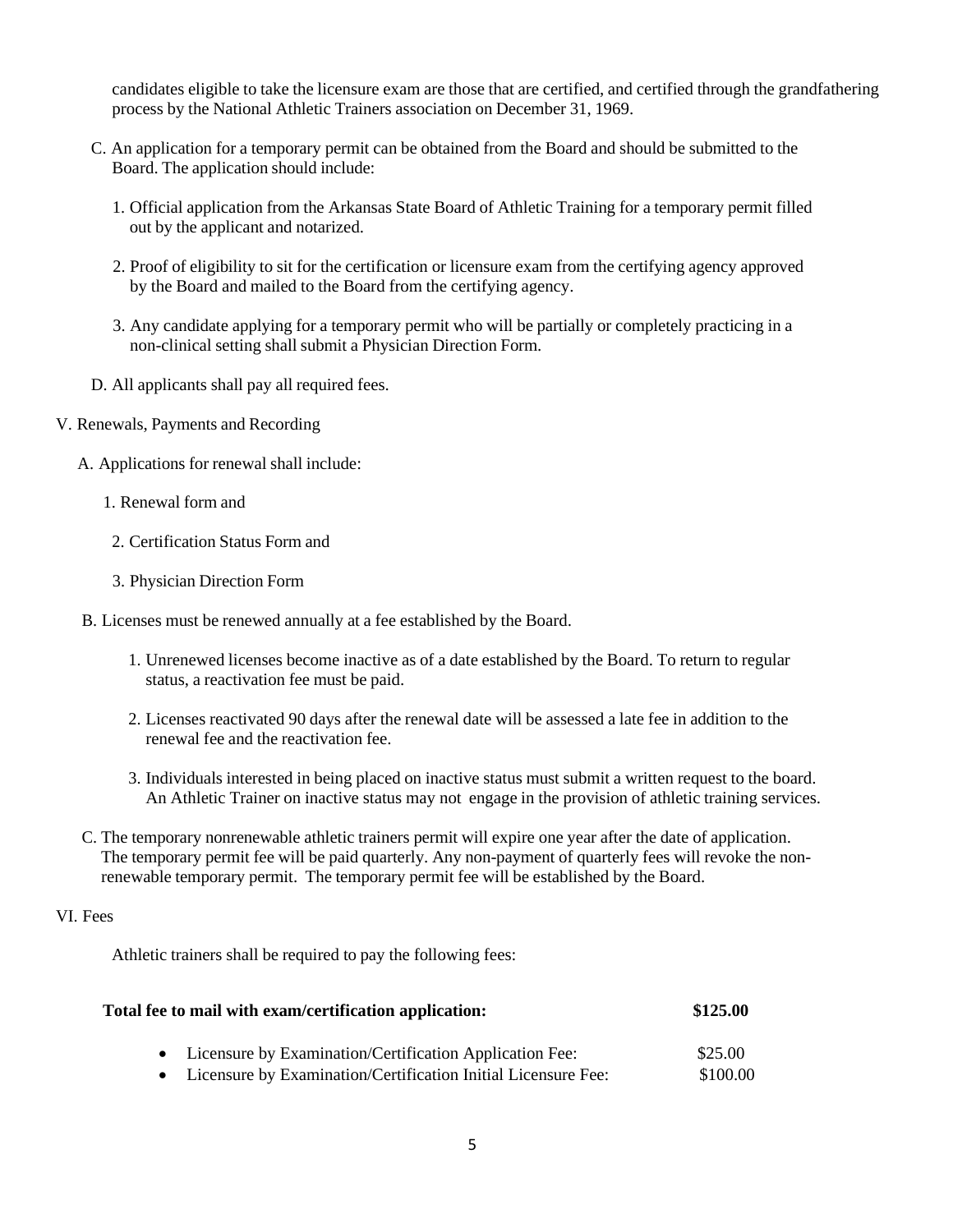| Total fee to mail with application:                                                                                                | \$75.00               |
|------------------------------------------------------------------------------------------------------------------------------------|-----------------------|
| Licensure by Exam/Certification/Reciprocity for full time<br>$\bullet$<br>graduate students already BOC Certified Application Fee: | \$25.00               |
| Licensure by Exam/Certification/Reciprocity for full time<br>$\bullet$                                                             |                       |
| graduate students already BOC Certified Initial Licensure Fee:                                                                     | \$50.00               |
| Total fee to mail with reciprocity application:                                                                                    | \$125.00              |
| Licensure by Reciprocity Application Fee:                                                                                          | \$25.00               |
| Licensure by Reciprocity Initial Licensure Fee:<br>$\bullet$                                                                       | \$100.00              |
| Total fee to mail with application:                                                                                                | $$325.00*$            |
| Temporary Permit Application Fee:<br>$\bullet$                                                                                     | \$25.00               |
| Temporary Permit Licensure Fee:                                                                                                    | \$300.00 ** quarterly |

\*The application fee is due only once with the first temporary permit application. A reminder of quarterly payment due will not be sent to the person holding a temporary permit. Unpaid quarterly permits become inactive on the 10th day after the quarterly payment fee deadline. \*\*This fee is a total of \$1200.00 annually, but can be paid on a quarterly basis.

The Board shall waive the initial licensing fee if the applicant:

- 1. Is receiving assistance through the Arkansas Medicaid Program; the Supplemental Nutrition Assistance Program; the Special Supplemental Nutrition Program for Women, Infants, and Children; the Temporary Assistance for Needy Families Program; or the Lifeline Assistance Program;
- 2. Was approved for unemployment within the last twelve (12) months; or
- 3. Has an income that does not exceed two hundred percent (200%) of the federal poverty income guidelines.

## **License Renewals:**

Licenses are effective from July 1 to June 30th of the following year. Renewal fees are due upon receipt of the renewal notice. Those graduate students already BOC certified must provide a letter from a responsible party at the University where they have full time graduate student status indicating their full time student status. Unrenewed licenses become inactive as of July 1. To return to regular status, a reactivation fee must be paid in addition to the renewal fee. Licenses reactivated after September 30th will be assessed a late fee in addition to the renewal fee and the reactivation fee.

- Renewal Fee: \$50.00
- Renewal Fee:  $$25.00$  for graduate student already BOC certified
- Reactivation Fee: \$75.00
- Late Fee: \$100.00

#### VII. Disciplinary Action/Penalties

A. The Board may refuse to license, refuse to renew a license, revoke a license or temporary permit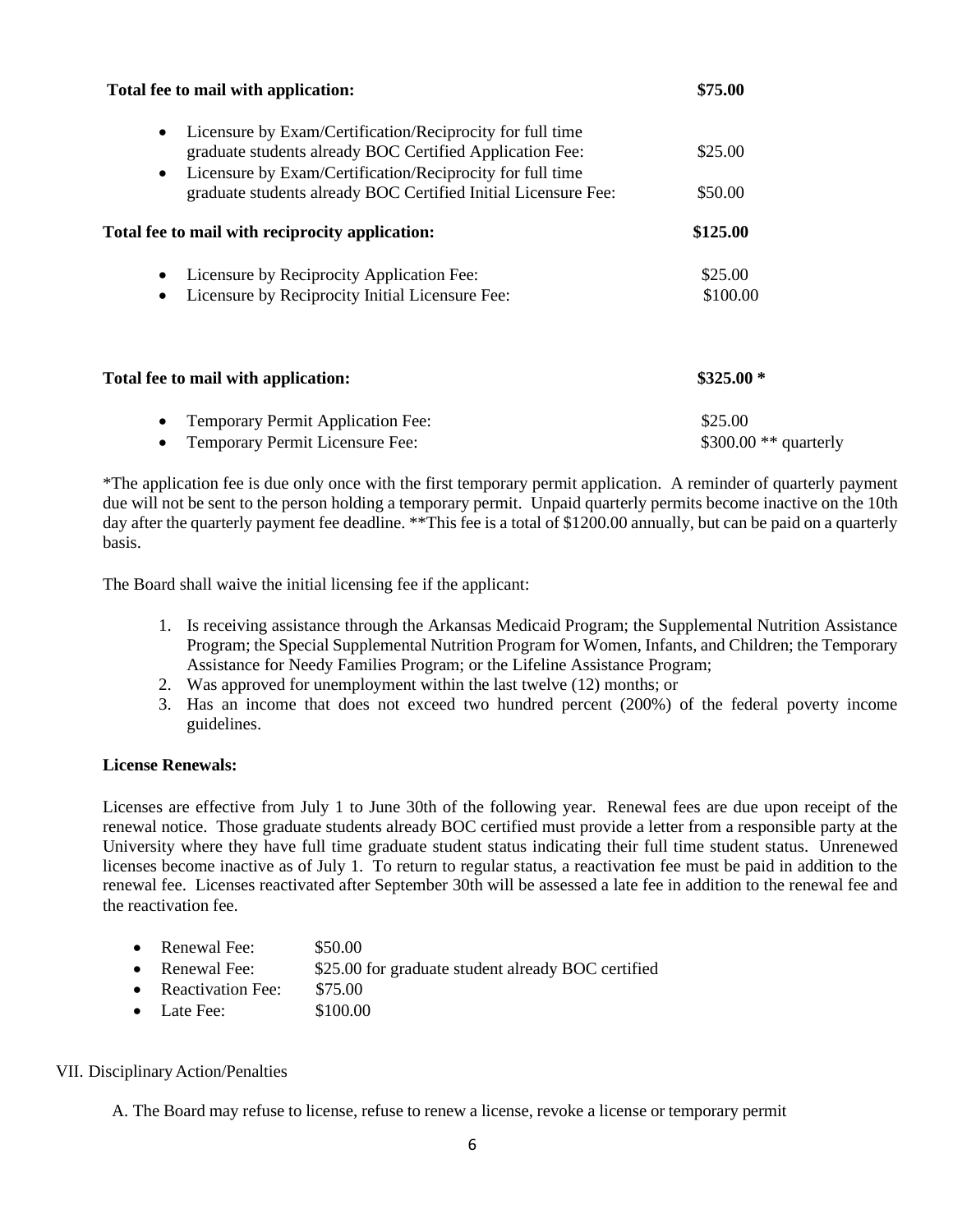and/or take other disciplinary action as provided by law regarding any athletic trainer who is guilty of any of the acts set forth in Section 12 of the Arkansas Athletic Trainers Act. A revoked license must be returned to the Board office immediately upon notification of the revocation. The Board is required to report the revocation to the board approved certifying agency.

- B. Each facility offering athletic training services shall be required to publicly display the name and address of the Arkansas State Board of Athletic Training.
- C. Any person may file a complaint in writing to the Board against any licensed athletic trainer in this state, charging said person with having violated the provisions of any part of the Arkansas Athletic Trainers Act. The Board may act upon its own motion or upon the complaint of any individual in writing and signed by the complaining party. The person named in the complaint (Respondent) will be notified via certified mail issued within seven (7) working days from receipt of the written complaint at the board.
- D. The Respondent shall be provided twenty one (21) calendar days in which to file a written response to the complaint and shall be advised that he or she is required to provide all documents and exhibits in support of his or her position.
- E. When a sanction ordered by the Board becomes final under the Administrative Procedures Act (A.C.A. § 25-15-101 et seq.), such information shall be publicly disseminated, including notification to the Board of Certification (BOC) and a posting on the Board's website. The posting shall include the licensee's name, a citation of the law(s) or statute(s) violated, a brief description of the findings of fact, and a description of the sanction.

VIII. Supervision of the Athletic Trainer

- A. In a non-clinical traditional setting, the athletic trainer shall practice the art and science of athletic training under the direction of a physician licensed by the Arkansas State Medical Board.
- B. In a clinical setting, the athletic trainer may practice athletic training in a hospital or outpatient clinic under the direct supervision of a physical therapist and upon the referral of a physician licensed in the State of Arkansas or of a physician licensed by the board.
- IX. Continuing Education Requirements

Continuing education requirements will be mandated by, collected by, and verified by the certifying agency approved by the Board.

- X. Pre-Licensure Background Check
	- A. Pursuant to A.C.A. § 17-3-103, an individual may petition for a pre-licensure determination of whether the individual's criminal record will disqualify the individual from licensure and whether a waiver may be obtained.
	- B. The individual must obtain the pre-licensure criminal background check petition form from the Board.
	- C. The Board will respond with a decision in writing to a completed petition within a reasonable time.
	- D. The Board's response will state the reasons for the decision.
	- E. All decisions of the Board in response to the petition will be determined by the information provided by the individual.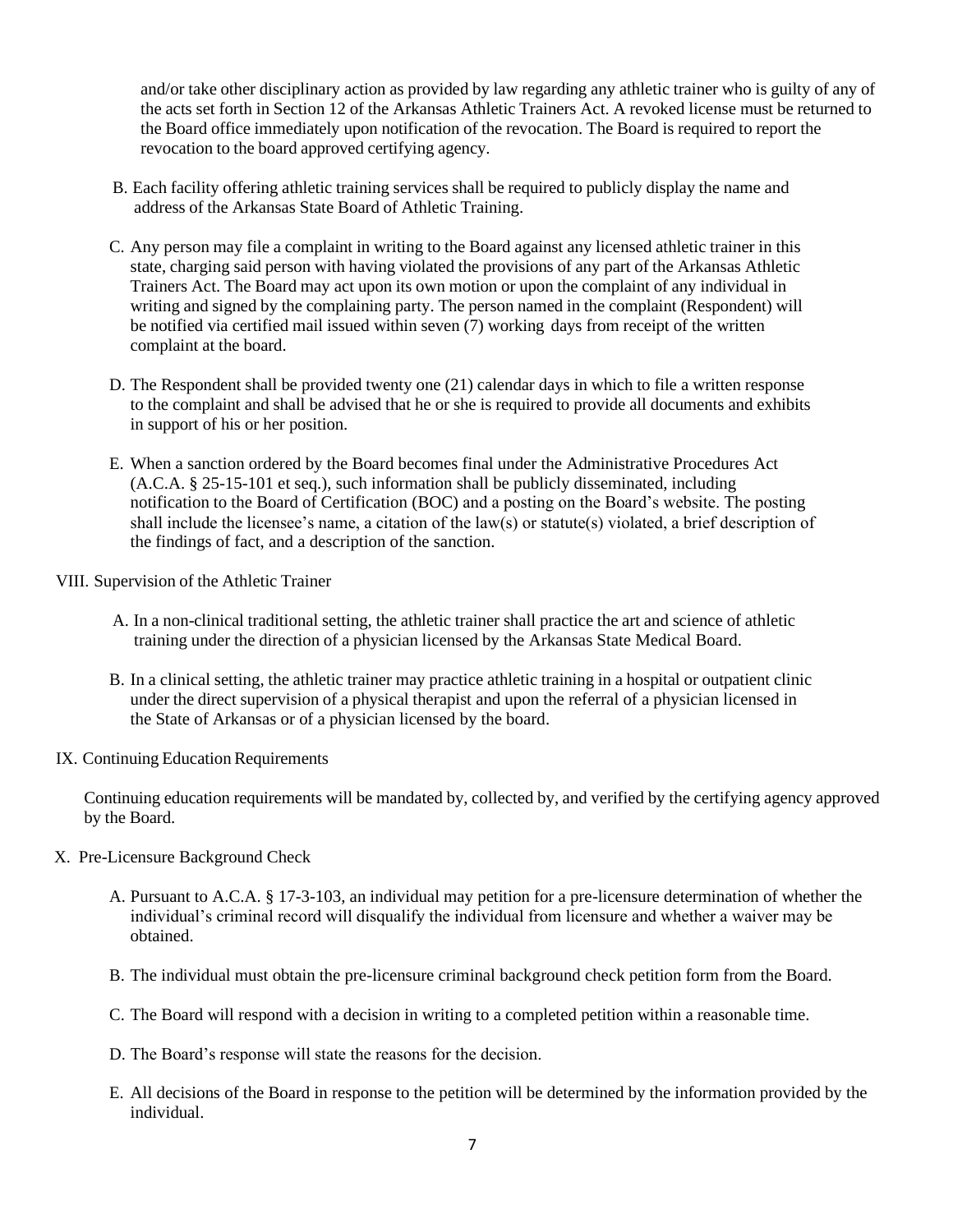- F. Any decision made by the Board in response to a pre-licensure criminal background check petition is not subject to appeal.
- G. The Board will retain a copy of the petition and response and it will be reviewed during the formal application process.
- XI.Request for Waiver of Disqualifying Criminal Conviction
	- A. If an individual has been convicted of an offense listed in A.C.A. § 17-3-102(a) or (e), the Board may waive disqualification of a potential applicant or revocation of a license based on the conviction if a request for a waiver is made by:
		- 1. An affected applicant for a license; or
		- 2. An individual holding a license subject to revocation.
	- B. The Board may grant a waiver upon consideration of the following, without limitation:
		- 1. The age at which the offense was committed;
		- 2. The circumstances surrounding the offense;
		- 3. The length of time since the offense was committed;
		- 4. Subsequent work history since the offense was committed;
		- 5. Employment references since the offense was committed;
		- 6. Character references since the offense was committed;
		- 7. Relevance of the offense to the occupational license; and
		- 8. Other evidence demonstrating that licensure of the applicant does not pose a threat to the health or safety of the public.
	- C. A request for a waiver, if made by an applicant, must be in writing and accompany the completed application and fees. A request for waiver, if made by a licensee, must be in writing.
	- D. The Board will respond with a decision in writing and will state the reasons for the decision.
	- E. An appeal of a determination under this section will be subject to the Administrative Procedures Act §25-15-201 *et seq.*

#### **Definitions**

The following words and terms, when used in these rules, have the following meanings: